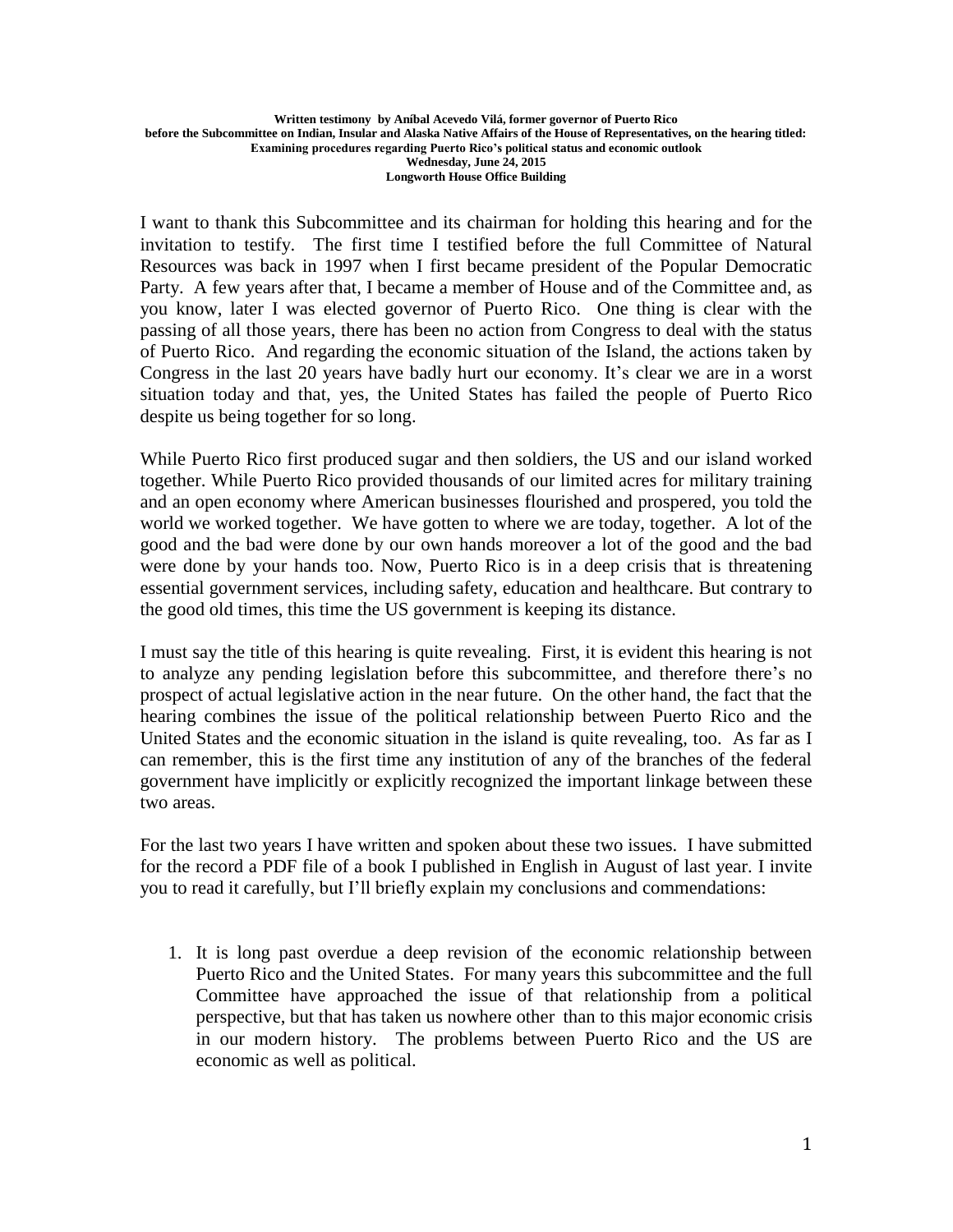- 2. After many decades of economic progress, the island is running out of time and the United States government and its people need to know it's their problem too, because we are in this crossroads together.
- 3. The economy has been in recession for more that 8 consecutive years; government has been running deficits for more than 20 years and the government debt service of a debt surpassing \$70 billion is unbearable. As I explain in more detail in my book, with the way things are moving, the day Puerto Rico will have to default in its payment of the debt is fast approaching and Puerto Ricans know that. A recent poll made public shows that 57% of the people are convinced "the debt, as it stands today, cannot be paid, the government should tell so to the bond holders, and a negotiation to restructure the debt should start".
- 4. This crisis is affecting the capability of the government of Puerto Rico to provide basic services to the people, including health.
- 5. If the government of Puerto Rico is not able to provide those services, it will become a problem for the United States government. If Puerto Ricans continue leaving the island that will become a U.S. problem. If Puerto Rico can't pay its debts, it will definitely become (and almost is) a U.S. problem. And as I will briefly explain here, the U.S. government might even have a legal responsibility for that \$70 billion debt.

Although Puerto Rico bears a great part of the blame for its economic crisis, the United States is also responsible for it. It's not only the elimination of section 936 of the IRS Code in the 90's without giving Puerto Rico another tool to compensate for that loss. It's also the indiscriminate application of federal laws and regulations to our Island. The United States is the strongest and most developed economy of the world while Puerto Rico is still a developing economy. To impose the economic rules and standards of the most developed economy of the world upon a developing economy is a recipe for disaster.

The most recent report on Puerto Rico of the Federal Reserve Bank of New York (July 2014), specifically mentions as elements that hinder our economic growth, the application of the federal minimum wage and the Jones Act to Puerto Rico, which are both clear examples of economic variables beyond our control. In fact, the chairman of the Natural Resources Committee, congressman Rob Bishop, has publicly expressed concerns about the negative economic impact the application of certain EPA rules can have in Puerto Rico due to our high costs of energy and the need we have to move toward more natural gas.

As someone said sometime ago, "it's the economy, stupid".

Regarding Puerto Rico's \$72 billion public debt, there is also a shared responsibility. All that debt was originally incurred when Puerto Rico had a positive credit rating by the American credit agencies, and was all originally sold in the strongly regulated federal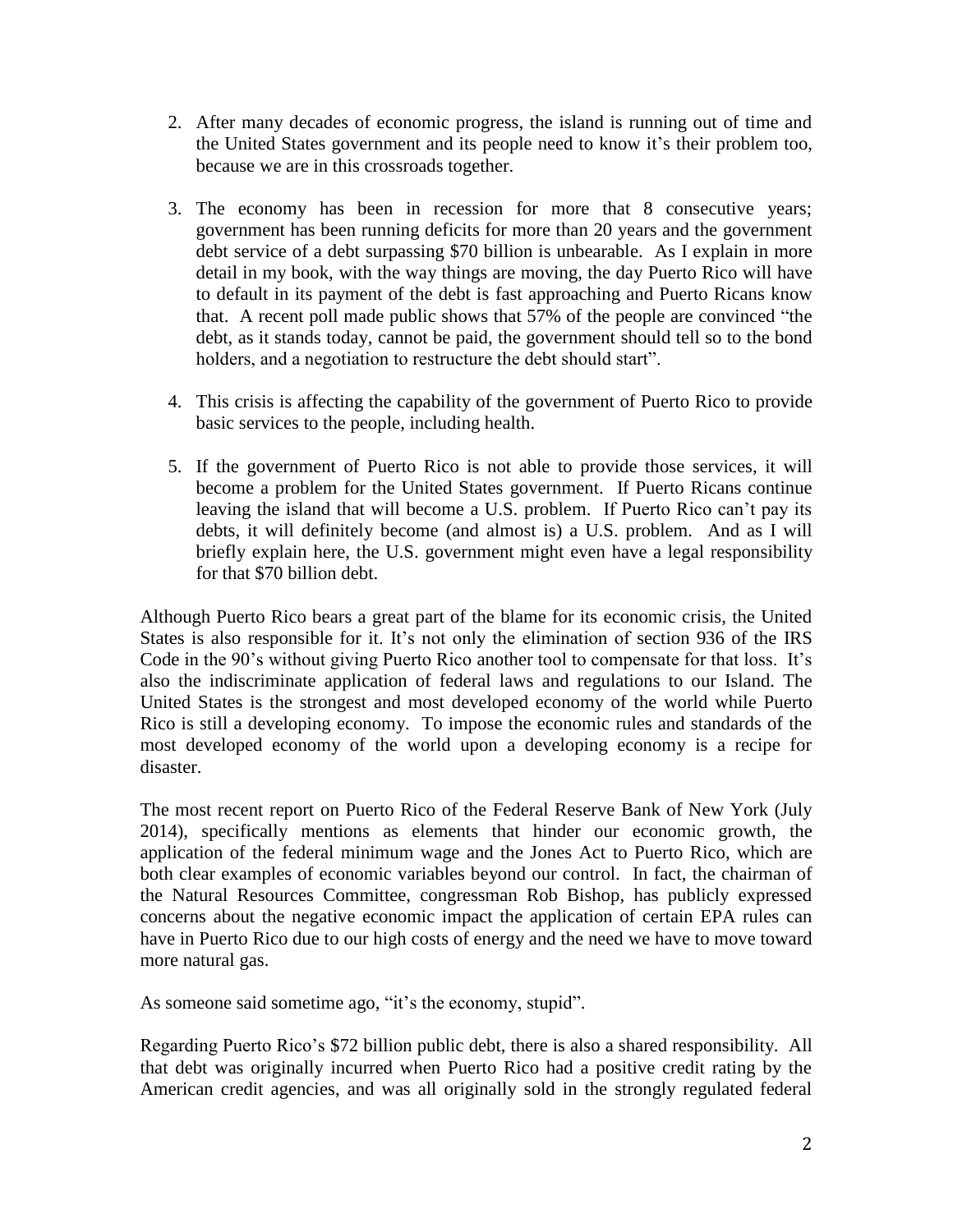municipal bond market. The years in which the amount of money being borrowed exploded, was during the time the Federal Reserve Bank carried out its expansive monetary policy with near zero interest rates. To that same extent, the crisis of the banking system in the U.S., which almost collapsed in 2008, had a similar origin. In our case, if we were incurring in too much debt, it was in part because the Feds kept the interest rates artificially low, which in turn opened the appetite in Wall Street for higher yielding bonds from Puerto Rico, all under the watchful eyes of the various federal credit rating agencies.

I firmly believe the United States has to be part of the solution to Puerto Rico's economic and debt crises. I firmly believe we are in this together, and not as a legal argument, but because there is a shared responsibility, but at the end of the day, it might be the legal responsibility that will move the U.S. to action. The U.S. Supreme Court might decide that the U.S. Government is responsible for Puerto Rico's debt.

Let's understand how that debt was incurred. Puerto Rican bonds are regulated by Federal law (Section 745 of title 48 of the United States Code). Our bonds have been marketed based on a federal law, playing by the federal rules. This provision was adopted in 1917 as part of the plenary powers of Congress over the territory of Puerto Rico. Congress ordered the other states not to tax our bonds, something that clearly Congress has no power to do with regards to specific state bonds.

For the last 25 years or more, the official position of the United States Department of Justice, the House and Senate committees with jurisdiction over Puerto Rico and the White House reports of both presidents, George W. Bush and Barack Obama, have established that even after the establishment of the Commonwealth of Puerto Rico in 1952, Puerto Rico is still a non incorporated territory. The most recent report from the White House specifically states: "under Commonwealth option, Puerto Rico would remain, as it is today, subject to the Territory Clause of the U.S. Constitution" (March 2011). Therefore, it could be argued the powers that Congress had to establish section 745 in 1917 granting triple tax exemption to our bonds, are the same powers they have today to keep that exemption and impose it upon the fifty states. All this legal and financial history is a clear indication the U.S. government has a shared responsibility over our debt.

In January 8, 2007, the United States Supreme Court ruled on the case of *Limtiaco v. Camacho* (549 U.S. 483 (2007)). The issues are quite particular, but the rationale of the decision is very interesting. There was a "local" dispute between the governor of Guam and his attorney general regarding a bond issuance and whether it was an infringement of a debt limitation disposition included in the federal Organic Act of Guam. The governor obtained a declaration from the Guam Supreme Court that the issuance of bonds to fund the territory's continuing obligations, authorized by Guam's legislature, was not in violation of debt limitation disposition contained in the Organic Act of Guam, contrary to the contention of Guam's attorney general. The United States Court of Appeals for the Ninth Circuit dismissed the attorney general's appeal. The United States Supreme Court reversed. It is the last paragraph of the Court's opinion, written by Justice Thomas, that brings some light to the federal government's responsibility in regards to the debt of a